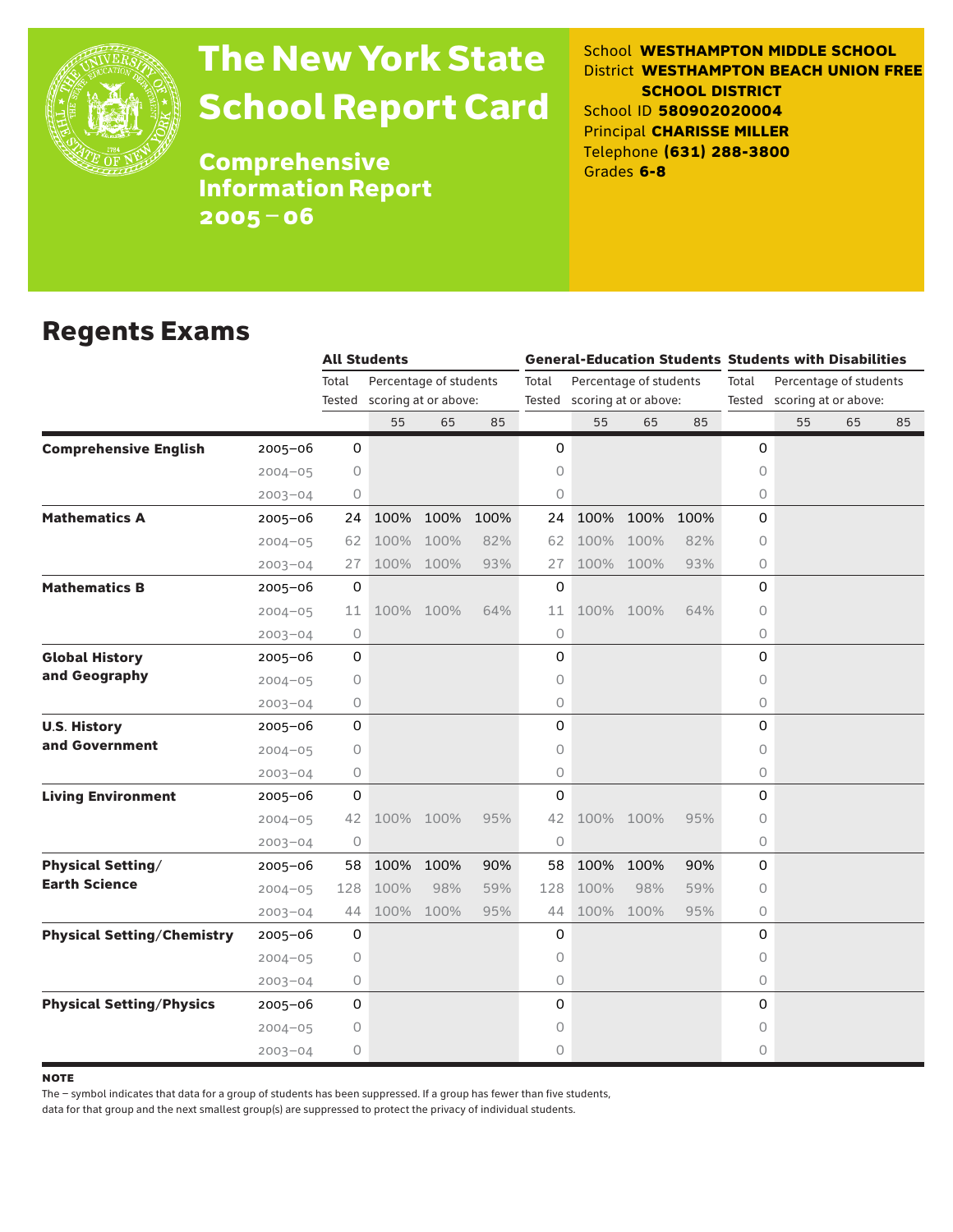### Regents Exams

|                              |             |                 | <b>All Students</b>                            |    |    |                                                                   | <b>General-Education Students Students with Disabilities</b> |    |       |                                                       |    |    |    |  |
|------------------------------|-------------|-----------------|------------------------------------------------|----|----|-------------------------------------------------------------------|--------------------------------------------------------------|----|-------|-------------------------------------------------------|----|----|----|--|
|                              |             | Total<br>Tested | Percentage of students<br>scoring at or above: |    |    | Total<br>Percentage of students<br>scoring at or above:<br>Tested |                                                              |    | Total | Percentage of students<br>Tested scoring at or above: |    |    |    |  |
|                              |             |                 | 55                                             | 65 | 85 |                                                                   | 55                                                           | 65 | 85    |                                                       | 55 | 65 | 85 |  |
| <b>Comprehensive French</b>  | $2005 - 06$ | 0               |                                                |    |    | 0                                                                 |                                                              |    |       | 0                                                     |    |    |    |  |
|                              | $2004 - 05$ | 0               |                                                |    |    | 0                                                                 |                                                              |    |       | $\circ$                                               |    |    |    |  |
|                              | $2003 - 04$ | 0               |                                                |    |    | 0                                                                 |                                                              |    |       | 0                                                     |    |    |    |  |
| <b>Comprehensive German</b>  | $2005 - 06$ | 0               |                                                |    |    | 0                                                                 |                                                              |    |       | 0                                                     |    |    |    |  |
|                              | $2004 - 05$ | 0               |                                                |    |    | 0                                                                 |                                                              |    |       | 0                                                     |    |    |    |  |
|                              | $2003 - 04$ | $\circ$         |                                                |    |    | 0                                                                 |                                                              |    |       | 0                                                     |    |    |    |  |
| <b>Comprehensive Hebrew</b>  | $2005 - 06$ | 0               |                                                |    |    | 0                                                                 |                                                              |    |       | 0                                                     |    |    |    |  |
|                              | $2004 - 05$ | 0               |                                                |    |    | 0                                                                 |                                                              |    |       | 0                                                     |    |    |    |  |
|                              | $2003 - 04$ | 0               |                                                |    |    | 0                                                                 |                                                              |    |       | $\circ$                                               |    |    |    |  |
| <b>Comprehensive Italian</b> | 2005-06     | 0               |                                                |    |    | 0                                                                 |                                                              |    |       | $\Omega$                                              |    |    |    |  |
|                              | $2004 - 05$ | 0               |                                                |    |    | 0                                                                 |                                                              |    |       | 0                                                     |    |    |    |  |
|                              | $2003 - 04$ | 0               |                                                |    |    | 0                                                                 |                                                              |    |       | 0                                                     |    |    |    |  |
| <b>Comprehensive Latin</b>   | $2005 - 06$ | 0               |                                                |    |    | 0                                                                 |                                                              |    |       | 0                                                     |    |    |    |  |
|                              | $2004 - 05$ | $\circ$         |                                                |    |    | 0                                                                 |                                                              |    |       | $\bigcap$                                             |    |    |    |  |
|                              | $2003 - 04$ | 0               |                                                |    |    | 0                                                                 |                                                              |    |       | 0                                                     |    |    |    |  |
| <b>Comprehensive Spanish</b> | $2005 - 06$ | 0               |                                                |    |    | 0                                                                 |                                                              |    |       | $\Omega$                                              |    |    |    |  |
|                              | $2004 - 05$ | 2               |                                                |    |    | 2                                                                 |                                                              |    |       | 0                                                     |    |    |    |  |
|                              | $2003 - 04$ | 1               |                                                |    |    | 1                                                                 |                                                              |    |       | $\circ$                                               |    |    |    |  |

#### **NOTE**

The – symbol indicates that data for a group of students has been suppressed. If a group has fewer than five students,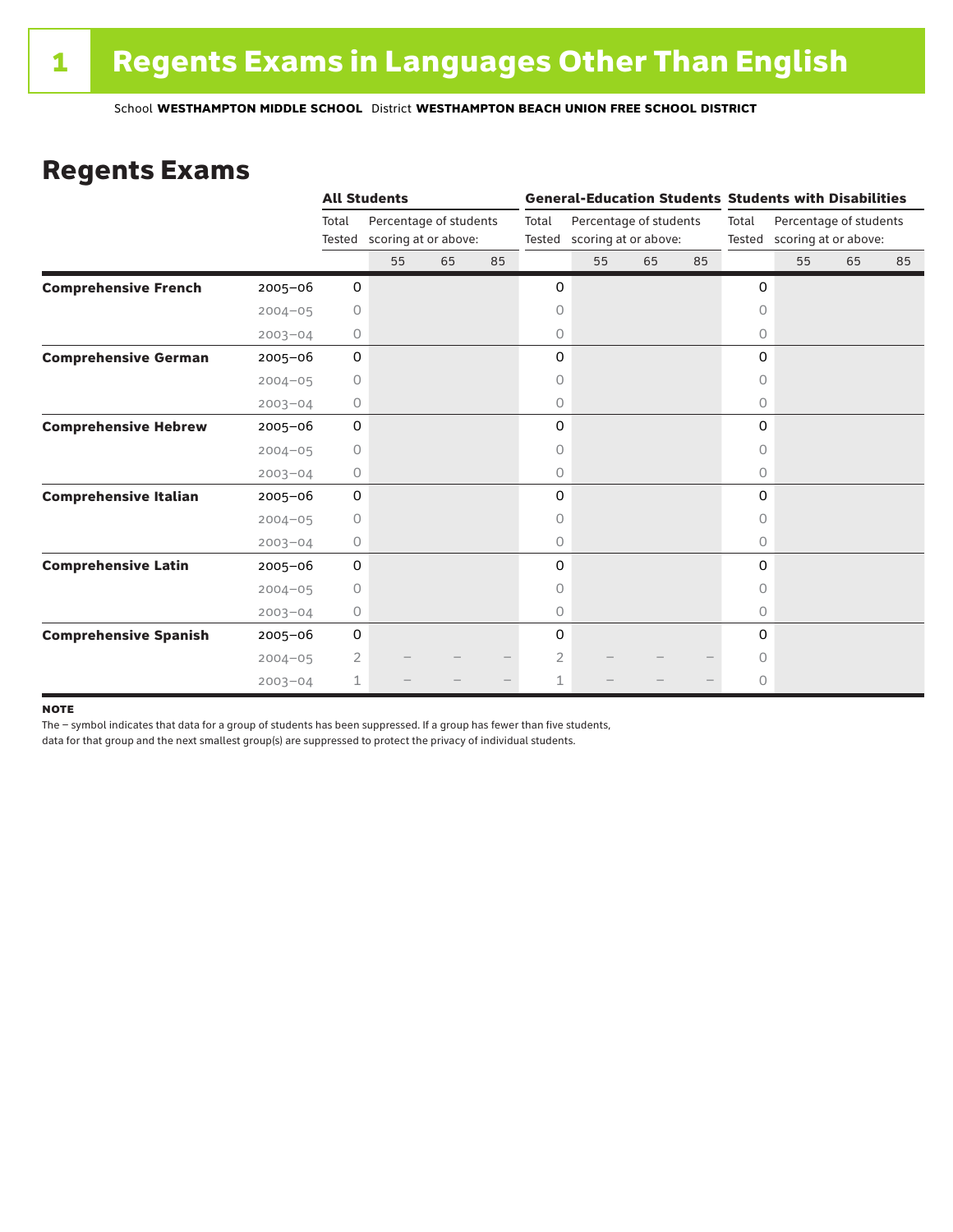### Regents Competency Tests

|                       |             | <b>All Students</b> |                        | <b>General-Education Students Students with Disabilities</b> |                        |                     |                        |
|-----------------------|-------------|---------------------|------------------------|--------------------------------------------------------------|------------------------|---------------------|------------------------|
|                       |             | <b>Total Tested</b> | <b>Percent Passing</b> | <b>Total Tested</b>                                          | <b>Percent Passing</b> | <b>Total Tested</b> | <b>Percent Passing</b> |
| <b>Mathematics</b>    | 2005-06     | 0                   |                        | 0                                                            |                        | $\mathbf 0$         |                        |
|                       | $2004 - 05$ | 1                   |                        | 0                                                            |                        | 1                   |                        |
|                       | $2003 - 04$ | 0                   |                        | 0                                                            |                        | 0                   |                        |
| <b>Science</b>        | 2005-06     | 0                   |                        | 0                                                            |                        | $\mathbf 0$         |                        |
|                       | $2004 - 05$ | 1                   |                        | 0                                                            |                        | 1                   |                        |
|                       | $2003 - 04$ | 0                   |                        | 0                                                            |                        | 0                   |                        |
| <b>Reading</b>        | 2005-06     | 0                   |                        | 0                                                            |                        | 0                   |                        |
|                       | $2004 - 05$ | 0                   |                        | 0                                                            |                        | 0                   |                        |
|                       | $2003 - 04$ | 0                   |                        | 0                                                            |                        | 0                   |                        |
| <b>Writing</b>        | 2005-06     | 0                   |                        | 0                                                            |                        | $\mathbf 0$         |                        |
|                       | $2004 - 05$ | 0                   |                        | 0                                                            |                        | 0                   |                        |
|                       | $2003 - 04$ | 0                   |                        | 0                                                            |                        | 0                   |                        |
| <b>Global Studies</b> | 2005-06     | $\mathbf 0$         |                        | 0                                                            |                        | $\mathbf 0$         |                        |
|                       | $2004 - 05$ | 0                   |                        | 0                                                            |                        | 0                   |                        |
|                       | $2003 - 04$ | 0                   |                        | 0                                                            |                        | 0                   |                        |
| <b>U.S. History</b>   | 2005-06     | 0                   |                        | 0                                                            |                        | 0                   |                        |
| and Government        | $2004 - 05$ | $\bigcap$           |                        | 0                                                            |                        | $\bigcap$           |                        |
|                       | $2003 - 04$ | 0                   |                        | 0                                                            |                        | 0                   |                        |

#### **NOTE**

The – symbol indicates that data for a group of students has been suppressed. If a group has fewer than five students,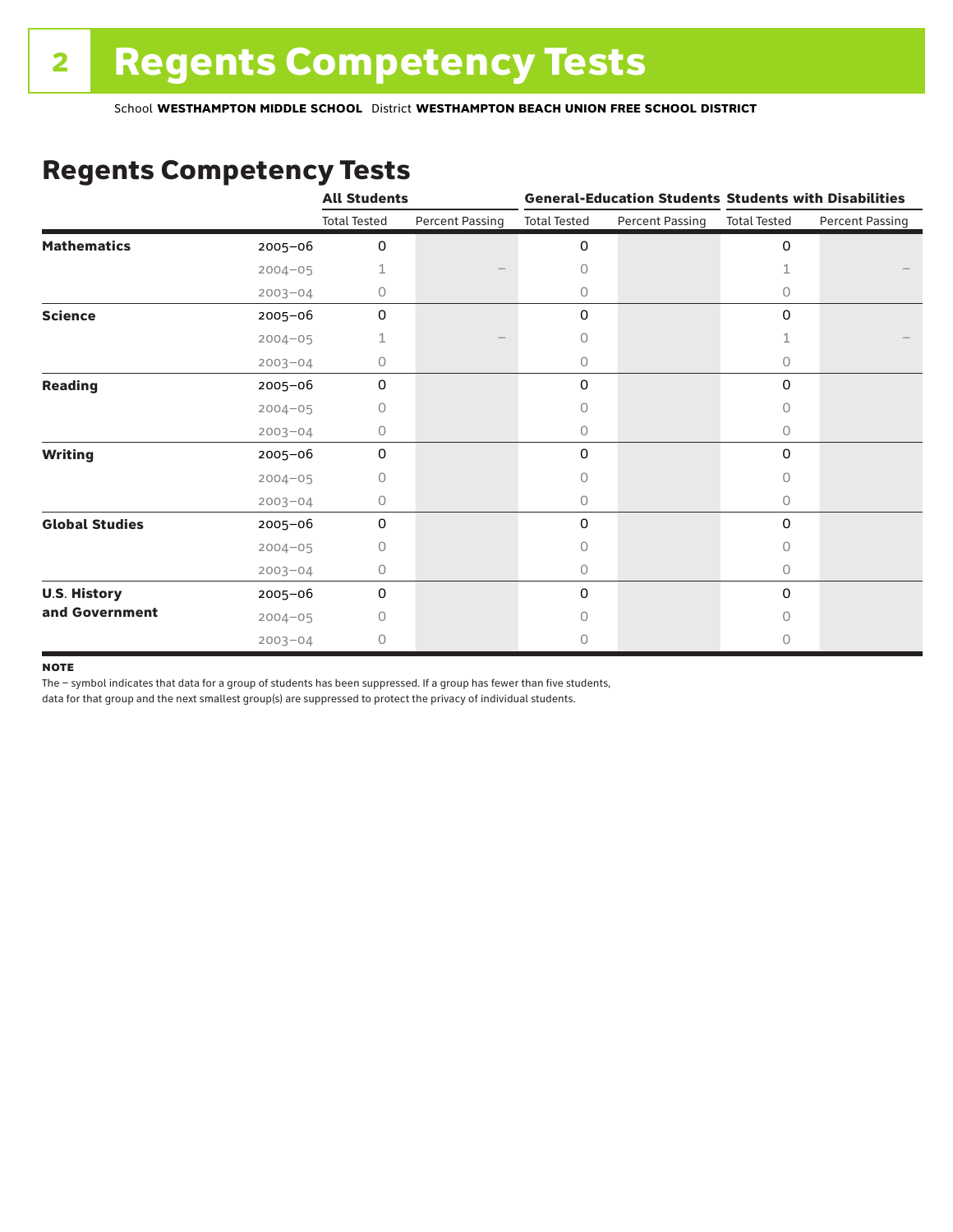## Second Language Proficiency Examinations

|                |             | <b>All Students</b> |                  |                     |                  | <b>General-Education Students Students with Disabilities</b> |                  |  |
|----------------|-------------|---------------------|------------------|---------------------|------------------|--------------------------------------------------------------|------------------|--|
|                |             | <b>Total Tested</b> | Percent Passing: | <b>Total Tested</b> | Percent Passing: | <b>Total Tested</b>                                          | Percent Passing: |  |
| <b>French</b>  | $2005 - 06$ | $\mathbf 0$         |                  | 0                   |                  | 0                                                            |                  |  |
|                | $2004 - 05$ | 12                  | 100%             | 12                  | 100%             | 0                                                            |                  |  |
|                | $2003 - 04$ | 23                  | 100%             | 23                  | 100%             | 0                                                            |                  |  |
| German         | $2005 - 06$ | 0                   |                  | 0                   |                  | 0                                                            |                  |  |
|                | $2004 - 05$ | 0                   |                  | 0                   |                  | 0                                                            |                  |  |
|                | $2003 - 04$ | 0                   |                  | 0                   |                  | 0                                                            |                  |  |
| <b>Italian</b> | $2005 - 06$ | 0                   |                  | 0                   |                  | 0                                                            |                  |  |
|                | $2004 - 05$ | 0                   |                  | 0                   |                  | 0                                                            |                  |  |
|                | $2003 - 04$ | 0                   |                  | 0                   |                  | 0                                                            |                  |  |
| Latin          | $2005 - 06$ | 0                   |                  | 0                   |                  | 0                                                            |                  |  |
|                | $2004 - 05$ | 0                   |                  | 0                   |                  | 0                                                            |                  |  |
|                | $2003 - 04$ | 0                   |                  | 0                   |                  | 0                                                            |                  |  |
| <b>Spanish</b> | 2005-06     | 143                 | 96%              | 137                 | 96%              | 6                                                            | 83%              |  |
|                | $2004 - 05$ | 128                 | 98%              | 120                 | 98%              | 8                                                            | 100%             |  |
|                | $2003 - 04$ | 149                 | 95%              | 149                 | 95%              | 0                                                            |                  |  |

#### **NOTE**

The – symbol indicates that data for a group of students has been suppressed. If a group has fewer than five students,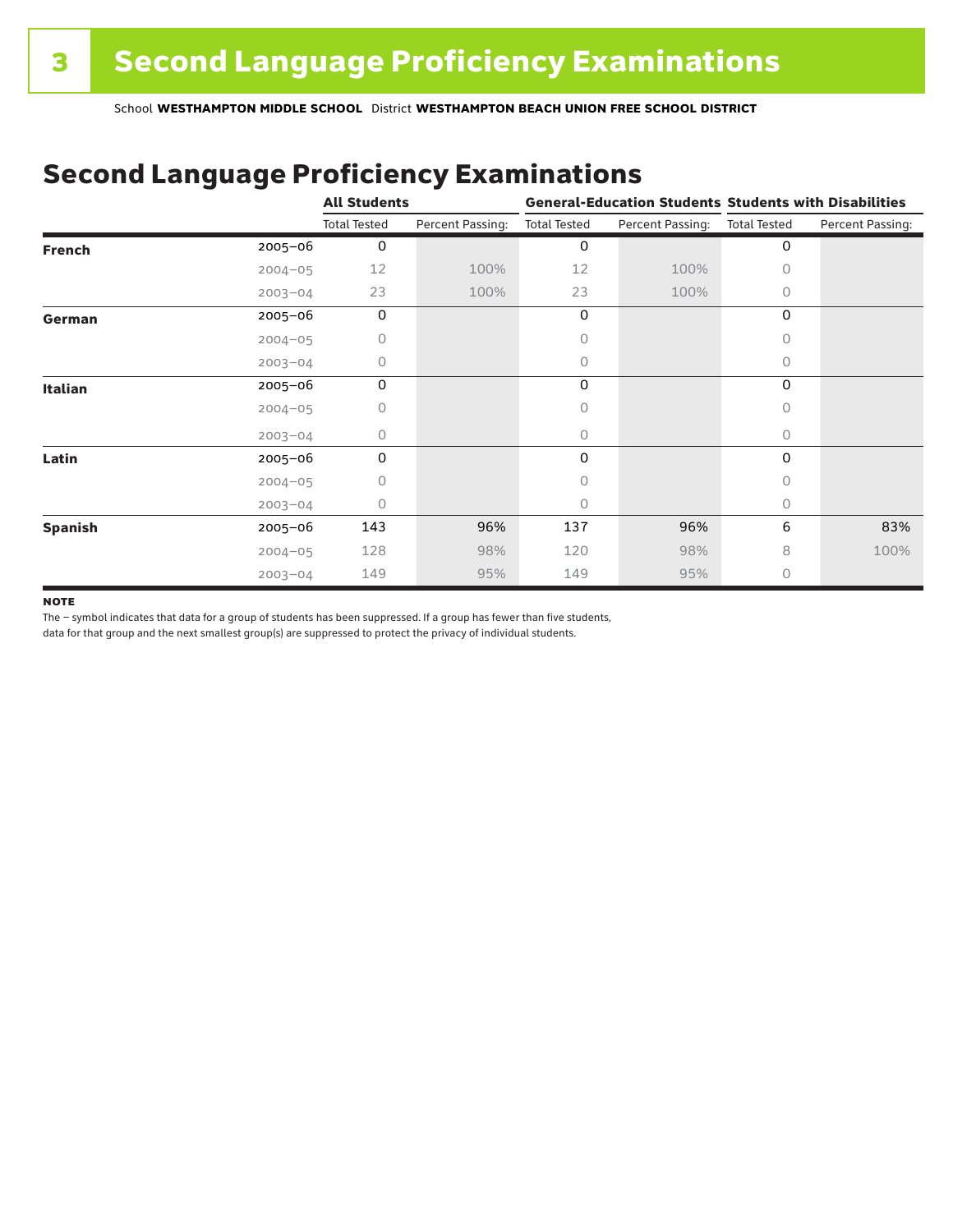### New York State English as a Second Language Achievement Test (NYSESLAT)

|                  |             | <b>All Students</b> |                                   |                             | <b>General-Education Students</b> |                          |                |                                   | <b>Students with Disabilities</b> |     |       |                                      |                                   |                     |  |       |
|------------------|-------------|---------------------|-----------------------------------|-----------------------------|-----------------------------------|--------------------------|----------------|-----------------------------------|-----------------------------------|-----|-------|--------------------------------------|-----------------------------------|---------------------|--|-------|
|                  |             | Total               |                                   | Percent of students scoring |                                   |                          | Total          |                                   | Percent of students scoring       |     |       | Percent of students scoring<br>Total |                                   |                     |  |       |
|                  |             |                     | Tested in each performance level: |                             |                                   |                          |                | Tested in each performance level: |                                   |     |       |                                      | Tested in each performance level: |                     |  |       |
|                  |             |                     |                                   | Begin. Interm. Adv.         |                                   | Prof.                    |                |                                   | Begin. Interm. Adv.               |     | Prof. |                                      |                                   | Begin. Interm. Adv. |  | Prof. |
| <b>Listening</b> | 2005-06     | 0                   |                                   |                             |                                   |                          | 0              |                                   |                                   |     |       | 0                                    |                                   |                     |  |       |
| and Speaking     | $2004 - 05$ | 0                   |                                   |                             |                                   |                          | 0              |                                   |                                   |     |       | $\circ$                              |                                   |                     |  |       |
| $(Grades K-1)$   | $2003 - 04$ | 0                   |                                   |                             |                                   |                          | $\bigcirc$     |                                   |                                   |     |       | 0                                    |                                   |                     |  |       |
| <b>Reading</b>   | $2005 - 06$ | 0                   |                                   |                             |                                   |                          | $\mathbf 0$    |                                   |                                   |     |       | 0                                    |                                   |                     |  |       |
| and Writing      | $2004 - 05$ | $\mathsf O$         |                                   |                             |                                   |                          | $\circ$        |                                   |                                   |     |       | 0                                    |                                   |                     |  |       |
| $(Grades K-1)$   | $2003 - 04$ | 0                   |                                   |                             |                                   |                          | $\circ$        |                                   |                                   |     |       | 0                                    |                                   |                     |  |       |
| <b>Listening</b> | $2005 - 06$ | 0                   |                                   |                             |                                   |                          | 0              |                                   |                                   |     |       | 0                                    |                                   |                     |  |       |
| and Speaking     | $2004 - 05$ | 0                   |                                   |                             |                                   |                          | $\circ$        |                                   |                                   |     |       | 0                                    |                                   |                     |  |       |
| $(Grades 2-4)$   | $2003 - 04$ | 0                   |                                   |                             |                                   |                          | $\circ$        |                                   |                                   |     |       | 0                                    |                                   |                     |  |       |
| <b>Reading</b>   | $2005 - 06$ | 0                   |                                   |                             |                                   |                          | 0              |                                   |                                   |     |       | 0                                    |                                   |                     |  |       |
| and Writing      | $2004 - 05$ | 0                   |                                   |                             |                                   |                          | 0              |                                   |                                   |     |       | 0                                    |                                   |                     |  |       |
| (Grades $2-4$ )  | $2003 - 04$ | 0                   |                                   |                             |                                   |                          | $\mathsf O$    |                                   |                                   |     |       | 0                                    |                                   |                     |  |       |
| <b>Listening</b> | $2005 - 06$ | 3                   |                                   |                             |                                   | $\overline{\phantom{0}}$ | 3              |                                   |                                   |     |       | 0                                    |                                   |                     |  |       |
| and Speaking     | $2004 - 05$ | $\overline{2}$      |                                   |                             |                                   | -                        | $\overline{2}$ |                                   |                                   |     |       | 0                                    |                                   |                     |  |       |
| $(Grades 5-6)$   | $2003 - 04$ | $\mathbf 1$         |                                   |                             |                                   | $\overline{\phantom{0}}$ | 1              |                                   |                                   |     | $-$   | 0                                    |                                   |                     |  |       |
| <b>Reading</b>   | $2005 - 06$ | 3                   | ÷                                 |                             |                                   | -                        | 3              |                                   |                                   |     | —     | $\mathbf 0$                          |                                   |                     |  |       |
| and Writing      | $2004 - 05$ | $\mathbf{2}$        |                                   |                             |                                   | -                        | $\overline{c}$ |                                   |                                   |     |       | $\Omega$                             |                                   |                     |  |       |
| $(Grades 5-6)$   | $2003 - 04$ | $1\,$               | $\overline{\phantom{0}}$          |                             |                                   | $\overline{\phantom{0}}$ | $\mathbf 1$    |                                   |                                   |     |       | 0                                    |                                   |                     |  |       |
| <b>Listening</b> | $2005 - 06$ | 10                  | 0%                                | 10%                         | 30%                               | 60%                      | 10             | 0%                                | 10%                               | 30% | 60%   | 0                                    |                                   |                     |  |       |
| and Speaking     | $2004 - 05$ | 9                   | $0\%$                             | 11%                         | 44%                               | 44%                      | 9              | 0%                                | 11%                               | 44% | 44%   | 0                                    |                                   |                     |  |       |
| $(Grades 7-8)$   | $2003 - 04$ | 6                   | 17%                               | 17%                         | 17%                               | 50%                      | 6              | 17%                               | 17%                               | 17% | 50%   | 0                                    |                                   |                     |  |       |
| <b>Reading</b>   | $2005 - 06$ | 10                  | 10%                               | 50%                         | 20%                               | 20%                      | 10             | 10%                               | 50%                               | 20% | 20%   | 0                                    |                                   |                     |  |       |
| and Writing      | $2004 - 05$ | 9                   | 0%                                | 22%                         | 44%                               | 33%                      | 9              | 0%                                | 22%                               | 44% | 33%   | 0                                    |                                   |                     |  |       |
| $(Grades 7-8)$   | $2003 - 04$ | 6                   | 33%                               | 17%                         | 50%                               | 0%                       | 6              | 33%                               | 17%                               | 50% | $0\%$ | 0                                    |                                   |                     |  |       |
| <b>Listening</b> | $2005 - 06$ | 0                   |                                   |                             |                                   |                          | 0              |                                   |                                   |     |       | 0                                    |                                   |                     |  |       |
| and Speaking     | $2004 - 05$ | $\bigcirc$          |                                   |                             |                                   |                          | $\circ$        |                                   |                                   |     |       | 0                                    |                                   |                     |  |       |
| $(Grades g-12)$  | $2003 - 04$ | 0                   |                                   |                             |                                   |                          | $\mathsf O$    |                                   |                                   |     |       | 0                                    |                                   |                     |  |       |
| <b>Reading</b>   | $2005 - 06$ | 0                   |                                   |                             |                                   |                          | 0              |                                   |                                   |     |       | $\mathbf 0$                          |                                   |                     |  |       |
| and Writing      | $2004 - 05$ | 0                   |                                   |                             |                                   |                          | 0              |                                   |                                   |     |       | 0                                    |                                   |                     |  |       |
| $(Grades g-12)$  | $2003 - 04$ | 0                   |                                   |                             |                                   |                          | $\circ$        |                                   |                                   |     |       | 0                                    |                                   |                     |  |       |

#### **NOTE**

The – symbol indicates that data for a group of students has been suppressed. If a group has fewer than five students,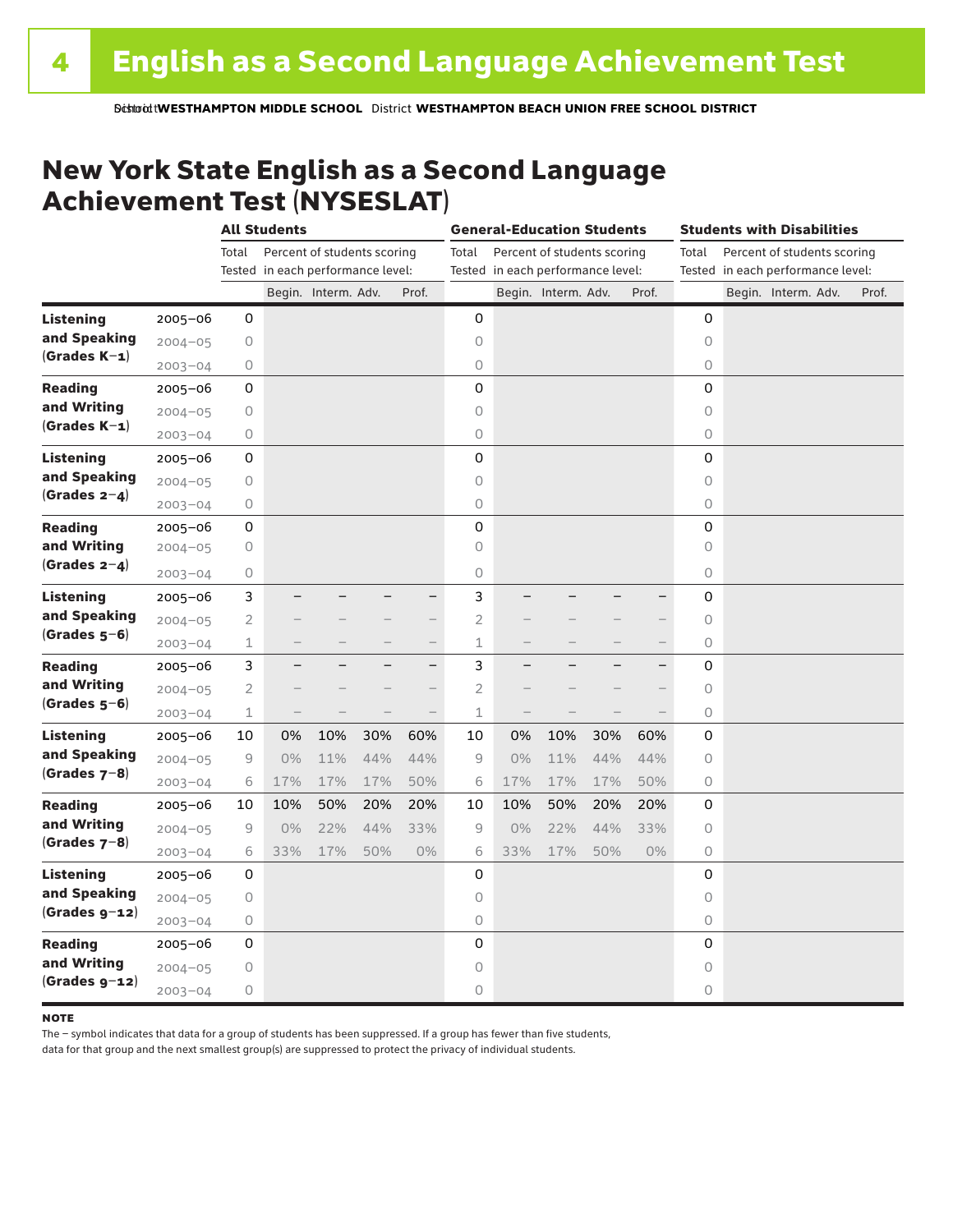# Elementary/Middle-Level Social Studies 2005–06

|                            | <b>All Students</b> |                                                    |     |     |     | <b>General-Education Students</b> |    |                                                    |     |     | <b>Students with Disabilities</b> |    |                                                    |     |                |
|----------------------------|---------------------|----------------------------------------------------|-----|-----|-----|-----------------------------------|----|----------------------------------------------------|-----|-----|-----------------------------------|----|----------------------------------------------------|-----|----------------|
|                            | Total               | Percentage of students<br>Tested scoring at level: |     |     |     | Total                             |    | Percentage of students<br>Tested scoring at level: |     |     | Total                             |    | Percentage of students<br>Tested scoring at level: |     |                |
|                            |                     |                                                    |     |     | 4   |                                   |    |                                                    |     |     |                                   |    |                                                    |     | $\overline{4}$ |
| <b>Elementary</b><br>Level | 0                   |                                                    |     |     |     |                                   |    |                                                    |     |     |                                   |    |                                                    |     |                |
| <b>Middle Level</b>        | 176                 | 2%                                                 | 15% | 50% | 33% | 160                               | 1% | 11%                                                | 52% | 36% | 16                                | 6% | 63%                                                | 31% | 0%             |

### Regents Exams After Four Years 2002 **Total Cohort Performance on**

| <b>All Students</b>                    |                |                                                 |  | <b>General-Education Students</b> |                         |                               |                                                 |  | <b>Students with Disabilities</b> |                         |                          |                                                 |  |              |                          |
|----------------------------------------|----------------|-------------------------------------------------|--|-----------------------------------|-------------------------|-------------------------------|-------------------------------------------------|--|-----------------------------------|-------------------------|--------------------------|-------------------------------------------------|--|--------------|--------------------------|
|                                        | oho<br>o<br>ごこ | Percentage of<br>students scoring:<br>$55 - 64$ |  | 65-84 85-100                      | Approved<br>Alternative | <u>م</u><br>o.<br>亩<br>$\cup$ | Percentage of<br>students scoring:<br>$55 - 64$ |  | 65-84 85-100                      | Approved<br>Alternative | Cohort<br>nilo<br>I<br>훕 | Percentage of<br>students scoring:<br>$55 - 64$ |  | 65-84 85-100 | Approved<br>Alternatives |
| <b>Global History</b><br>and Geography | 0              |                                                 |  |                                   |                         | 0                             |                                                 |  |                                   |                         | 0                        |                                                 |  |              |                          |
| <b>U.S. History</b><br>and Government  | 0              |                                                 |  |                                   |                         | 0                             |                                                 |  |                                   |                         | 0                        |                                                 |  |              |                          |
| <b>Science</b>                         | 0              |                                                 |  |                                   |                         | 0                             |                                                 |  |                                   |                         | 0                        |                                                 |  |              |                          |

## New York State Alternate Assessments (NYSAA) 2005–06

|                         | <b>All Students</b> |                                 |  |  |   |  |  |  |  |
|-------------------------|---------------------|---------------------------------|--|--|---|--|--|--|--|
|                         | Total               | Number of students scoring      |  |  |   |  |  |  |  |
|                         |                     | Tested at Level:<br>2<br>1<br>3 |  |  |   |  |  |  |  |
| <b>Elementary Level</b> |                     |                                 |  |  | 4 |  |  |  |  |
| Social Studies          | O                   |                                 |  |  |   |  |  |  |  |
| <b>Middle Level</b>     |                     |                                 |  |  |   |  |  |  |  |
| Social Studies          | O                   |                                 |  |  |   |  |  |  |  |
| <b>Secondary Level</b>  |                     |                                 |  |  |   |  |  |  |  |
| Social Studies          | ი                   |                                 |  |  |   |  |  |  |  |
| Science                 | Ω                   |                                 |  |  |   |  |  |  |  |
|                         |                     |                                 |  |  |   |  |  |  |  |

The New York State Alternate Assessment (NYSAA) is for students with severe cognitive disabilities. Results for students taking the NYSAA in English language arts, mathematics, and science at the elementary and middle levels and in the English and mathematics at the secondary level are available in the *Accountability and Overview Report* part of *The New York State Report Card*.

The – symbol indicates that data for a group of students has been suppressed. If a group has fewer than five students, data for that group and the next smallest group(s) are suppressed to protect the privacy of individual students.

**NOTE**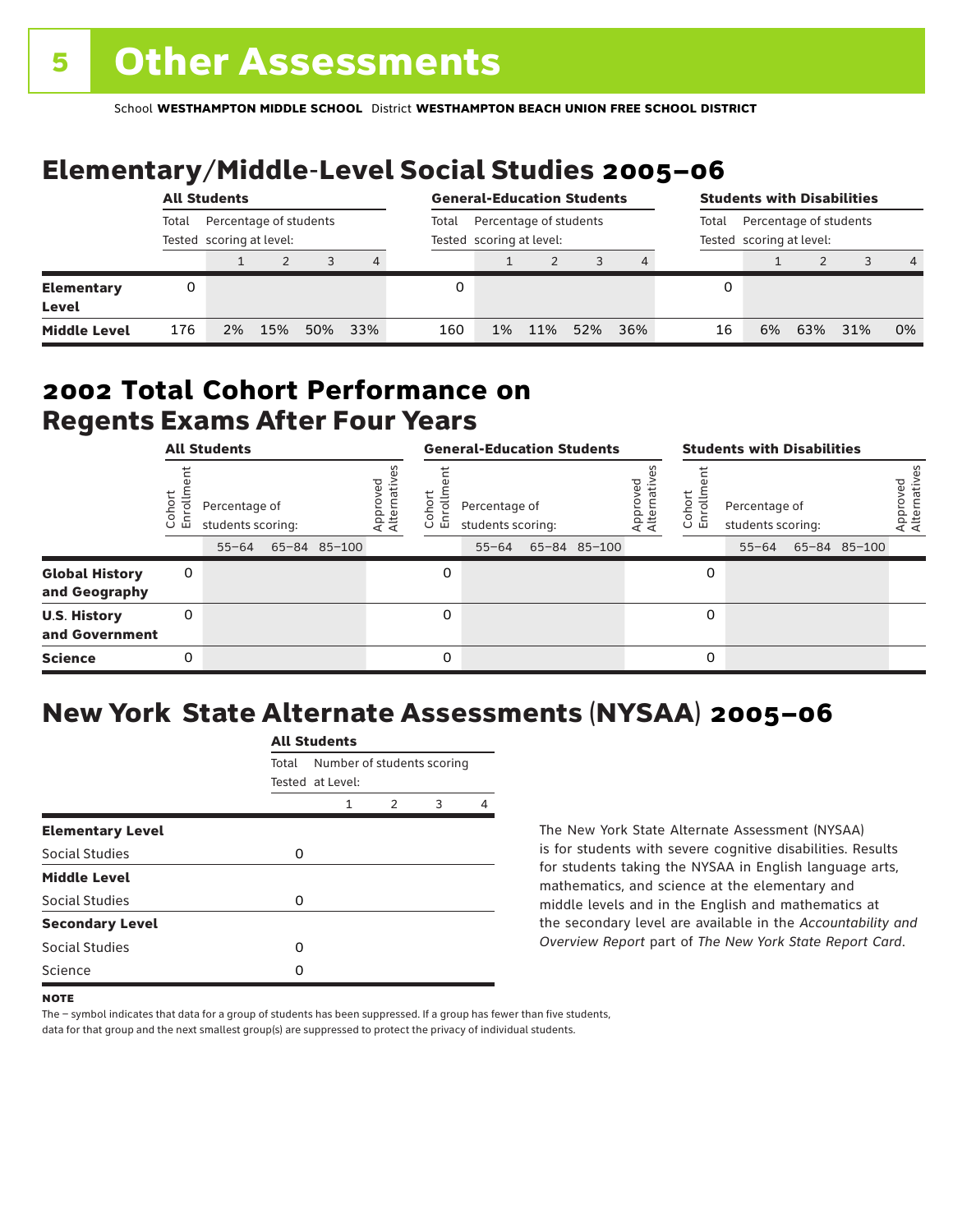# High School Completers

|                                    |             | <b>All Students</b>   |                            |                       | <b>General-Education Students</b> | <b>Students with Disabilities</b> |                            |  |
|------------------------------------|-------------|-----------------------|----------------------------|-----------------------|-----------------------------------|-----------------------------------|----------------------------|--|
|                                    |             | Number<br>of Students | Percentage<br>of Graduates | Number<br>of Students | Percentage<br>of Graduates        | Number<br>of Students             | Percentage<br>of Graduates |  |
| <b>Total Graduates</b>             | $2005 - 06$ | 0                     |                            | 0                     |                                   | 0                                 |                            |  |
|                                    | $2004 - 05$ |                       |                            |                       |                                   |                                   |                            |  |
|                                    | $2003 - 04$ | 0                     |                            | 0                     |                                   | 0                                 |                            |  |
| <b>Receiving a Regents Diploma</b> | $2005 - 06$ | 0                     |                            | 0                     |                                   | 0                                 |                            |  |
|                                    | $2004 - 05$ |                       |                            |                       |                                   | Ω                                 |                            |  |
|                                    | $2003 - 04$ |                       |                            | O                     |                                   | 0                                 |                            |  |
| <b>Receiving a Regents Diploma</b> | $2005 - 06$ | $\Omega$              |                            | 0                     |                                   | $\Omega$                          |                            |  |
| with Advanced Designation          | $2004 - 05$ |                       |                            |                       |                                   | Ω                                 |                            |  |
|                                    | $2003 - 04$ |                       |                            | Ω                     |                                   | U                                 |                            |  |
| <b>Receiving an</b>                | $2005 - 06$ | 0                     |                            | 0                     |                                   | $\Omega$                          |                            |  |
| <b>Individualized Education</b>    | $2004 - 05$ |                       |                            |                       |                                   | Ω                                 |                            |  |
| Program (IEP) Diploma              | $2003 - 04$ |                       |                            |                       |                                   |                                   |                            |  |

NOTE An NA indicates that the diploma was not available in that year.

### High School Noncompleters

|                              |             | <b>All Students</b>   |                           |                       | <b>General-Education Students</b> | <b>Students with Disabilities</b> |                           |  |
|------------------------------|-------------|-----------------------|---------------------------|-----------------------|-----------------------------------|-----------------------------------|---------------------------|--|
|                              |             | Number<br>of Students | Percentage<br>of Students | Number<br>of Students | Percentage<br>of Students         | Number<br>of Students             | Percentage<br>of Students |  |
| <b>Dropped Out</b>           | $2005 - 06$ | 0                     |                           | 0                     |                                   | 0                                 |                           |  |
|                              | $2004 - 05$ |                       |                           |                       |                                   |                                   |                           |  |
|                              | $2003 - 04$ |                       | 100%                      |                       | 100%                              | $\bigcap$                         |                           |  |
| <b>Entered Approved High</b> | $2005 - 06$ | 0                     |                           | 0                     |                                   | 0                                 |                           |  |
| <b>School Equivalency</b>    | $2004 - 05$ |                       |                           | Ω                     |                                   | $\bigcap$                         |                           |  |
| <b>Preparation Program</b>   | $2003 - 04$ |                       |                           | 0                     |                                   | $\bigcap$                         |                           |  |
| <b>Total Noncompleters</b>   | $2005 - 06$ | 0                     |                           | 0                     |                                   | 0                                 |                           |  |
|                              | $2004 - 05$ | 0                     |                           | 0                     |                                   | $\bigcap$                         |                           |  |
|                              | $2003 - 04$ |                       | 100%                      |                       | 100%                              |                                   |                           |  |

### Post-secondary Plans of 2005–06 **Graduates**

|                                | <b>All Students</b>   |                           |                       | <b>General-Education Students</b> | <b>Students with Disabilities</b> |                           |  |
|--------------------------------|-----------------------|---------------------------|-----------------------|-----------------------------------|-----------------------------------|---------------------------|--|
|                                | Number<br>of Students | Percentage<br>of Students | Number<br>of Students | Percentage<br>of Students         | Number<br>of Students             | Percentage<br>of Students |  |
| To 4-year College              |                       |                           |                       |                                   |                                   |                           |  |
| To 2-year College              |                       |                           | 0                     |                                   | 0                                 |                           |  |
| <b>To Other Post-secondary</b> |                       |                           | ი                     |                                   | 0                                 |                           |  |
| <b>To the Military</b>         |                       |                           | ი                     |                                   | 0                                 |                           |  |
| <b>To Employment</b>           |                       |                           | 0                     |                                   | 0                                 |                           |  |
| <b>To Adult Services</b>       |                       |                           |                       |                                   | O                                 |                           |  |
| <b>To Other Known Plans</b>    |                       |                           | 0                     |                                   | 0                                 |                           |  |
| <b>Plan Unknown</b>            |                       |                           |                       |                                   | 0                                 |                           |  |